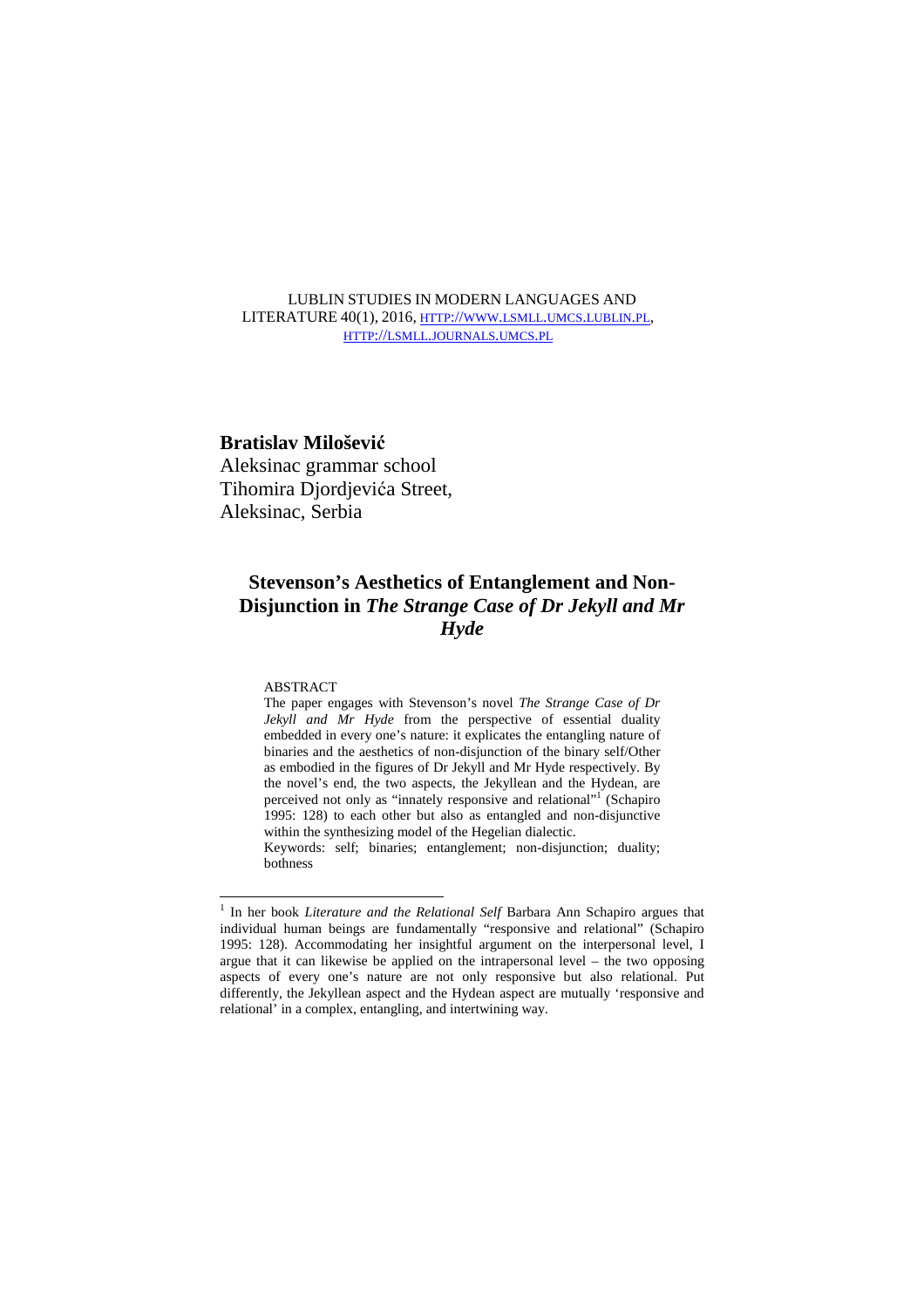# 1. Introduction

Ever since its publication in 1886, Stevenson's masterpiece *The Strange Case of Dr Jekyll and Mr Hyde* has been the locus of undying interest for literary researchers, especially for Gothic scholars whose approach is psychologically oriented. Based on "extremity, in the form of that Romantic Faustianism in which a single inspired scientist is impelled to reach beyond the limits of conventional knowledge and morality" (Connor 2000: 125) in the age of "declining Victorianism … and rising Modernism" (qtd. in Dryden 2003: 1). This canonical work is, therefore, a complex case study which engages with both social and psychological aspects of a late-Victorian/early-Modernist man. Originating from a nightmarishly strange dream, the novel is, in the words of Steven Connor, about a myth "of origin and/or reversion" (Connor 2000: 125): it gives a very personal account of the repossession of the originally dualistic human nature and the subsequent reversion to an earlier, undivided state – the beastly, primitive and uncivilized human condition. Broadly speaking, the groundwork of the Gothic narrative, based on the relationship between the self and the Other within an Other-encompassing oneness, is based on the contested, transformative, mutable concept of the self of Dr Jekyll who leads a double life: each time he takes a magic potion, his originally good self is transformed and misshapen into an evil, destructive one called Mr Hyde; however, the reversible effect of the drugs, making possible the two-way process of transformation of Dr Jekyll into Mr Hyde and back again, is not never-ending. Rather, the transformational process is by degrees thwarted because it irrevocably entails the death of the original self of Dr Jekyll and, at the same time, the ultimate physicalization of his alter ego as embodied in the figure of Mr Hyde. Throughout the book, the story alternately revolves around either a respectable, well-liked London doctor, Dr Henry Jekyll, or his devilish alter ego, Mr Edward Hyde, until its very last pages where the reader witnesses the eclipse of the nearly angelic figure of the doctor by its diabolic underside. Significantly, the novel conveys the exploration of Jekyll's own subjectivity and the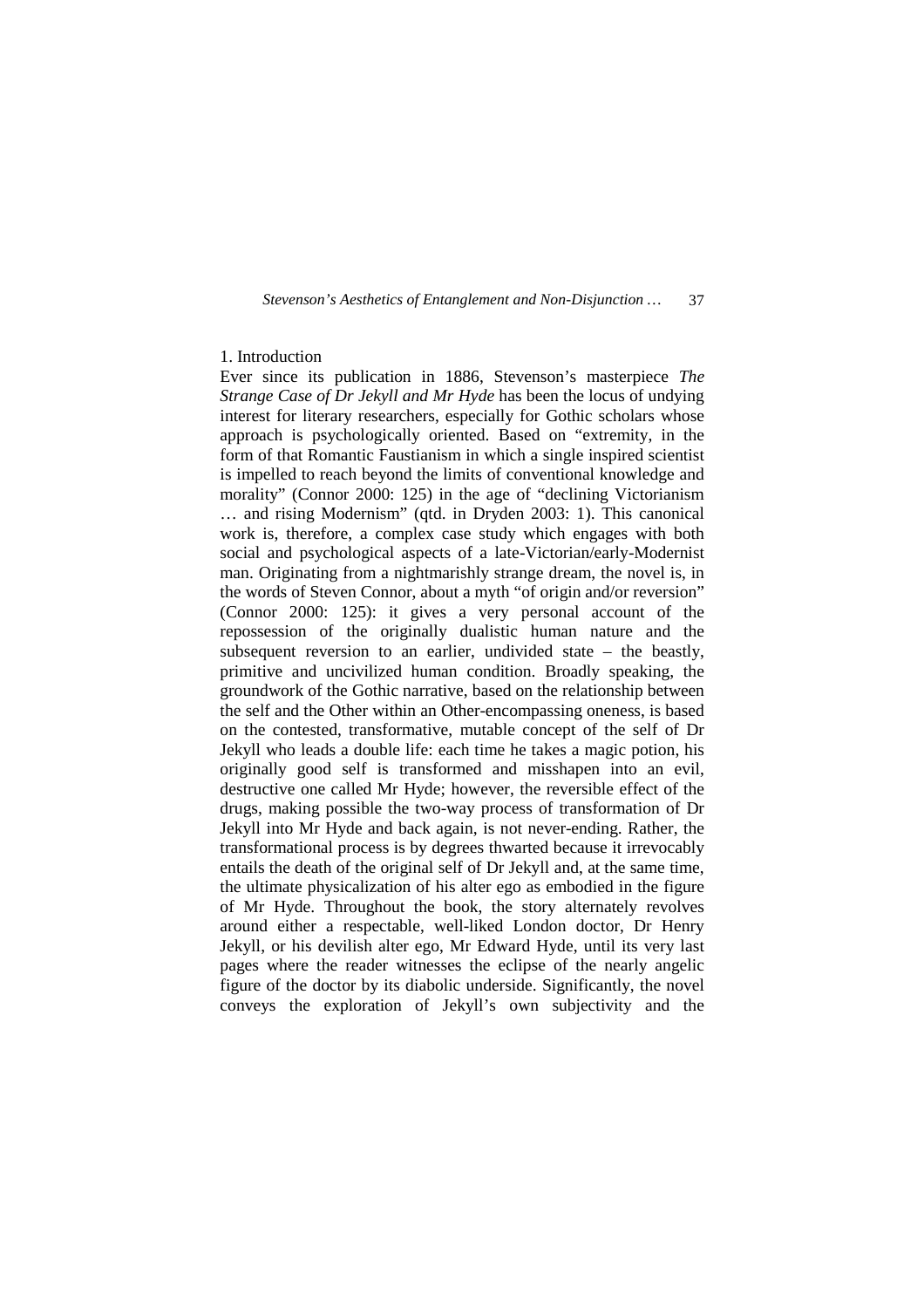consequences of the subsequent excavation of its long-buried 'chest' of the hidden, the irrational, the morbid, the tabooed, and the dark. However, not being able to manage and synchronize the binaries (self/Other, rational/irrational, good/evil, etc.) within the manageable coordinates of self-repossession, Dr Jekyll is ultimately mired in his own 'shadow'. Overall, Stevenson's novel, I attempt to prove, even more emphatically communicates the existence of fundamental duality embedded in every one's nature, the entangling nature of binaries self/Other, and the aesthetics of non-disjunction of the binaries – "man is not truly one, but truly two" (Stevenson 1994: 70). What I argue throughout the paper is that "[t]he 'duality' […] is *not* a matter of mutual exclusion or opposition, rather of dynamic tension, or an inclusive duality" (McCarthy 2010: 20-21), ultimately illustrating the Hegelian synthesis of entangling, non-disjunctive opposites. What is challenged is in fact the mutual exclusivity of the either/or binary, giving way to the rather archetypal perception of the individual in its essential dualism and its authentic bothness, togetherness or wholesomeness.

 Accordingly, I approach the Jekyll-Hyde case as the case of bothness wherein the protagonist is trapped in the non-linear, haphazard process of splitting and dividing within his psyche. Thus, my largely Hegelian perspective on the strange case – the case of split personality – is by no means either in sharp opposition to or ultimately exclusionary of the scholars' proven/provable arguments and inferences in relation to their anatomized, dissected analyses of Stevenson's Gothic story. Put differently, my perspective provides not a radically different view of the Jekyll-Hyde case but a view which approaches the problem of the protagonist's personality disorder as splitting rather than split and as non-finite rather than finite until the death of one of the two otherwise inseparable halves of the self. Sadly, here it is the death of the originally good self of Dr Henry Jekyll.

 Also, my approach to Jekyll-Hyde personality disorder as splitting, developmental and progressive is in accord with the aesthetics of non-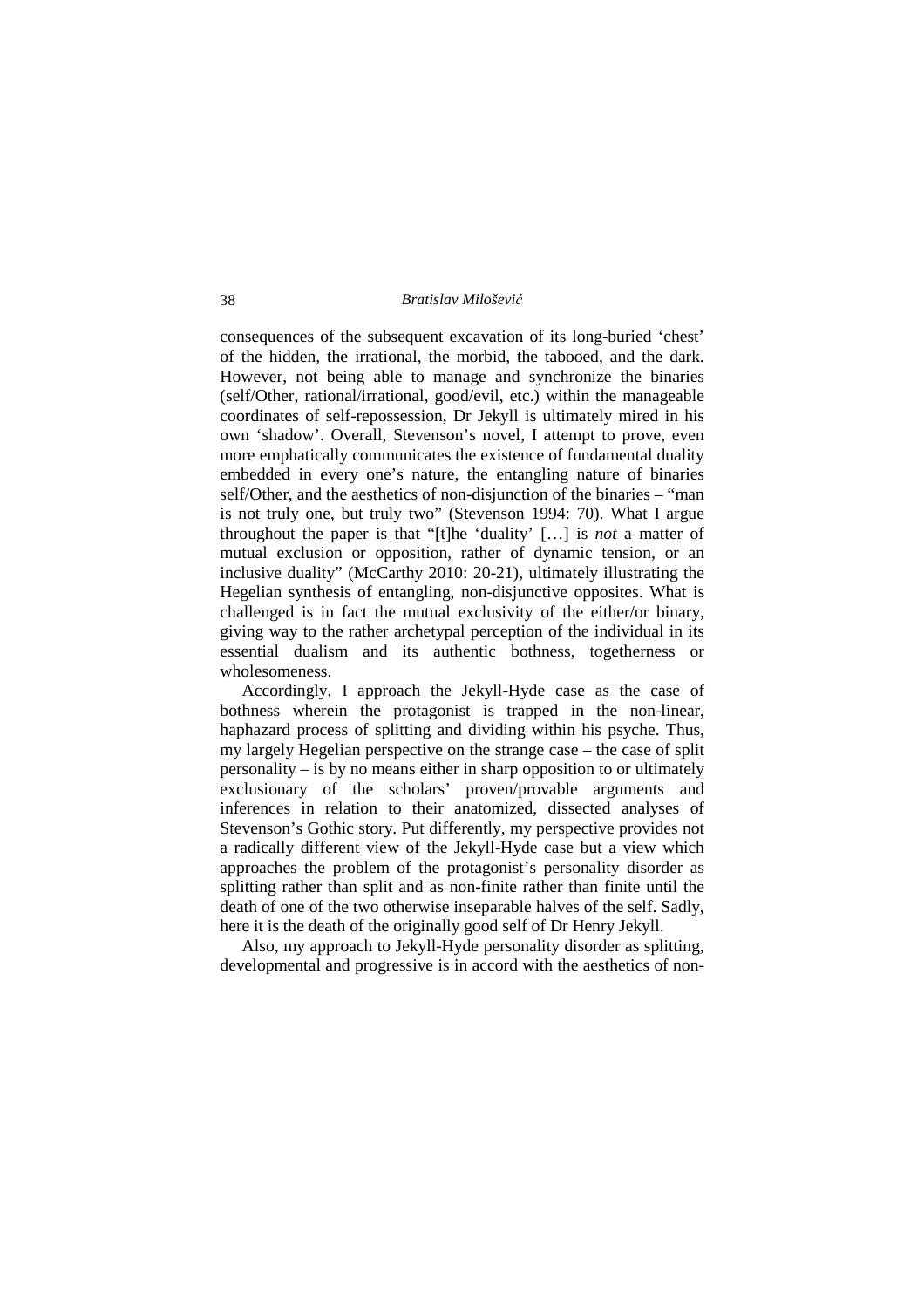disjunction<sup>2</sup> and with the aesthetics of entanglement. In this way, the self cannot be approached and understood using an either/or disjunction because body and soul, the rational and the irrational, "[e]vil and good exist as 'both/and' rather than 'either/or' in history" (Livingston 2002: 5-6). In fact, the complexity of the self lies in the composite, intertwining and entangling nature of the elements of a binary. Arguably, it is a process of non-disjunction of the two elements which are often perceived as mutually exclusionary of each other. The truth is, however, that they co-exist and "remain 'intimately connected'" (Coale 2011: 2): they become entangled in a complex, intriguing sort of way and, symbolically, they approximate a sense of bothness and togetherness. And apart from the death hour, which is the only moment of disruption, disentanglement and separation of the two, they remain dialectical.

 To conclude, my exploration of the aesthetics of entanglement and non-disjunction not only revolves around but it also centre-stages the theme of the double. Entailing a spectrum of binaries in Stevenson's novel, the theme of the double offers a kind of a more inclusive and insightful perception of one's identity, counteracting the stereotypical one based on division, polarization and, not rarely, demonization of what is considered as the lesser, the undesired, the threatening and the unsettling element of a binary. My objective is, therefore, conditioned by the dual nature of one's identity and by a more wholesome perception of one's subjectivity. What I primarily focus my attention on is the illustration of the entangled nature of the binaries, their closeness, and their intimate/intricate connectedness through the ultimate defiance of disjunction (either/or philosophy of exclusion). At the same time, I attempt to give an insider's perspective on the impossibility of complete disentanglement: the elements of binaries cannot exist in isolation; instead, they partake in the compositional structure of the Hegelian synthesis. And, in line with this, if disentanglement is impossible, there is always a certain possibility to approach the dark, the shadowy, the irrational etc. understandingly. In

 $\overline{a}$ 

 $2$  Either/or disjunction is challenged and negated.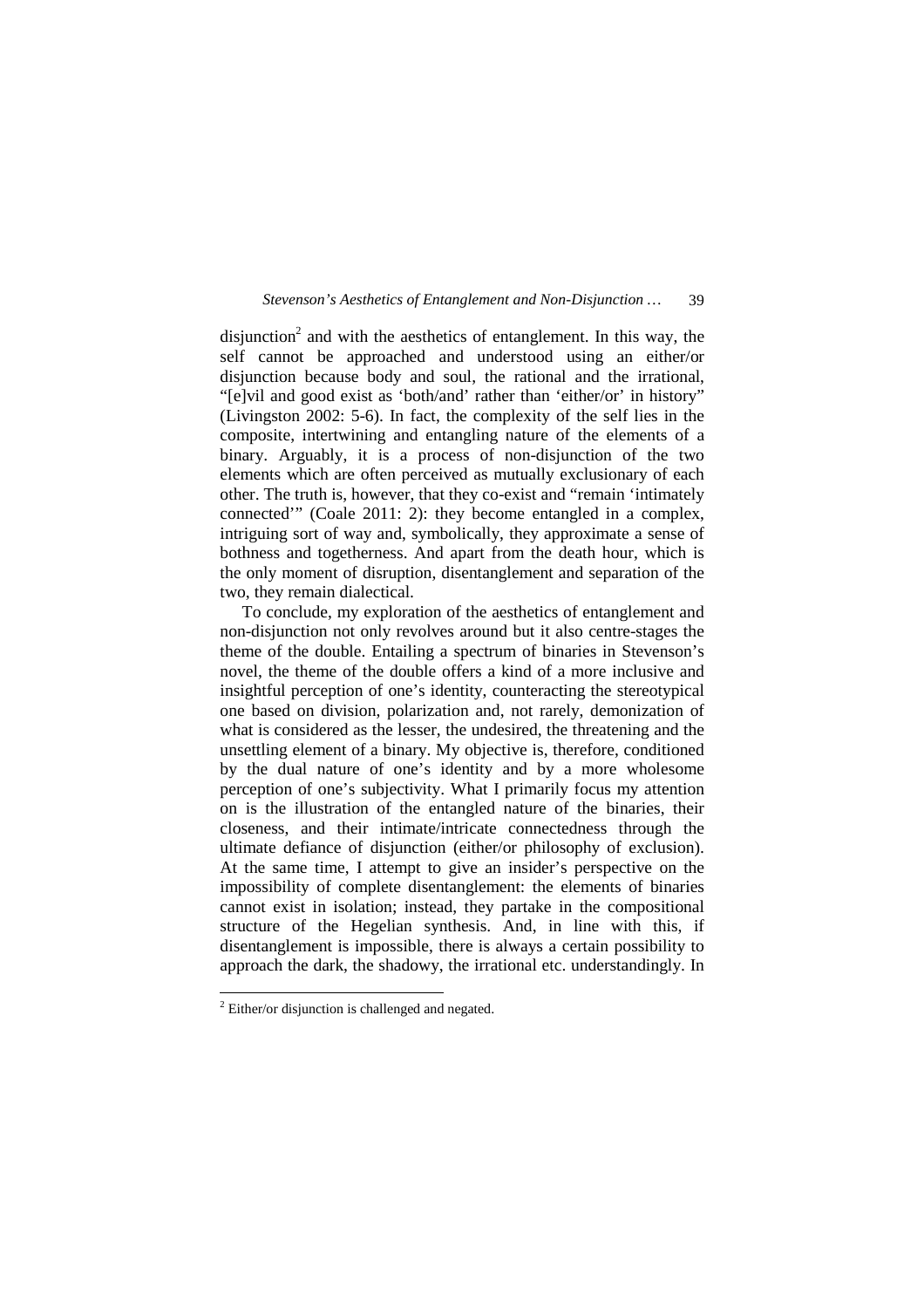this way, we can raise the awareness of the existence of binaries, of their intimate relationship and of their originary unitariness<sup>3</sup>. Only then can we hope for a less disturbing and unsettling vision of human darkness and for a more integral perception of what has always been defined as the threatening other in each binary

# 2. The Jekyll-Hyde Identity – Who is Dr Jekyll Hyde-ing?

Stereotypically viewed, the Jekyll-Hyde case is self-evidently and undoubtedly centered on the theme of the divided nature of the human psyche as externalized and physicalized in Stevenson's example of homo duplex. Certainly, Gothic scholars have extensively written about the protagonist, Dr Jekyll, and his alter ego as embodied in the figure of Mr Hyde<sup>4</sup>. Mostly approaching the case as psychoanalytically inflected, Gothic scholars have delved deep into the following areas: split personality, the unhealable rift in the psyche and the cataclysmic, overpowering effect of human darkness if it runs unbridled and spreads unchecked. Though not negating the truthfulness of their in-depth scholarly research, my approach to the problem of split or divided personality is from a slightly different angle. I make an attempt to engage with his protagonist's internal and external drama not as a result of his split, divided nature as a finite state: the writer's insightful perception that "man is not truly one, but truly two" (Stevenson 1994: 70) is looked into from an angle which is semantically synergetic in an entangling way. In my line of argument, man *is not being* one but he *is being* two in a complex, non-disjunctive and entangling way. Arguably, the real nature of Stevenson's aesthetics is closer to the notion of a divided but complexly relational self (of the kind essentially proposed by Hegel in the first part of the

<u>.</u>

<sup>&</sup>lt;sup>3</sup> This is in fact the road to self-repossession. It is the repossession of the concept of the self as a complete being which propagates dualistic perception of the self.

<sup>4</sup> Significantly, the title of the novel, *The Strange Case of Dr Jekyll and Mr Hyde*, is implicit of the hidden and repressed aspects of Dr Jekyll which are symbolically selfcontained in the name of Mr Hyde. Throughout the novel, these aspects are being unhidden or, put differently, Dr Jekyll is un-Hyde-ing him*self* as a compound of the self and the Other.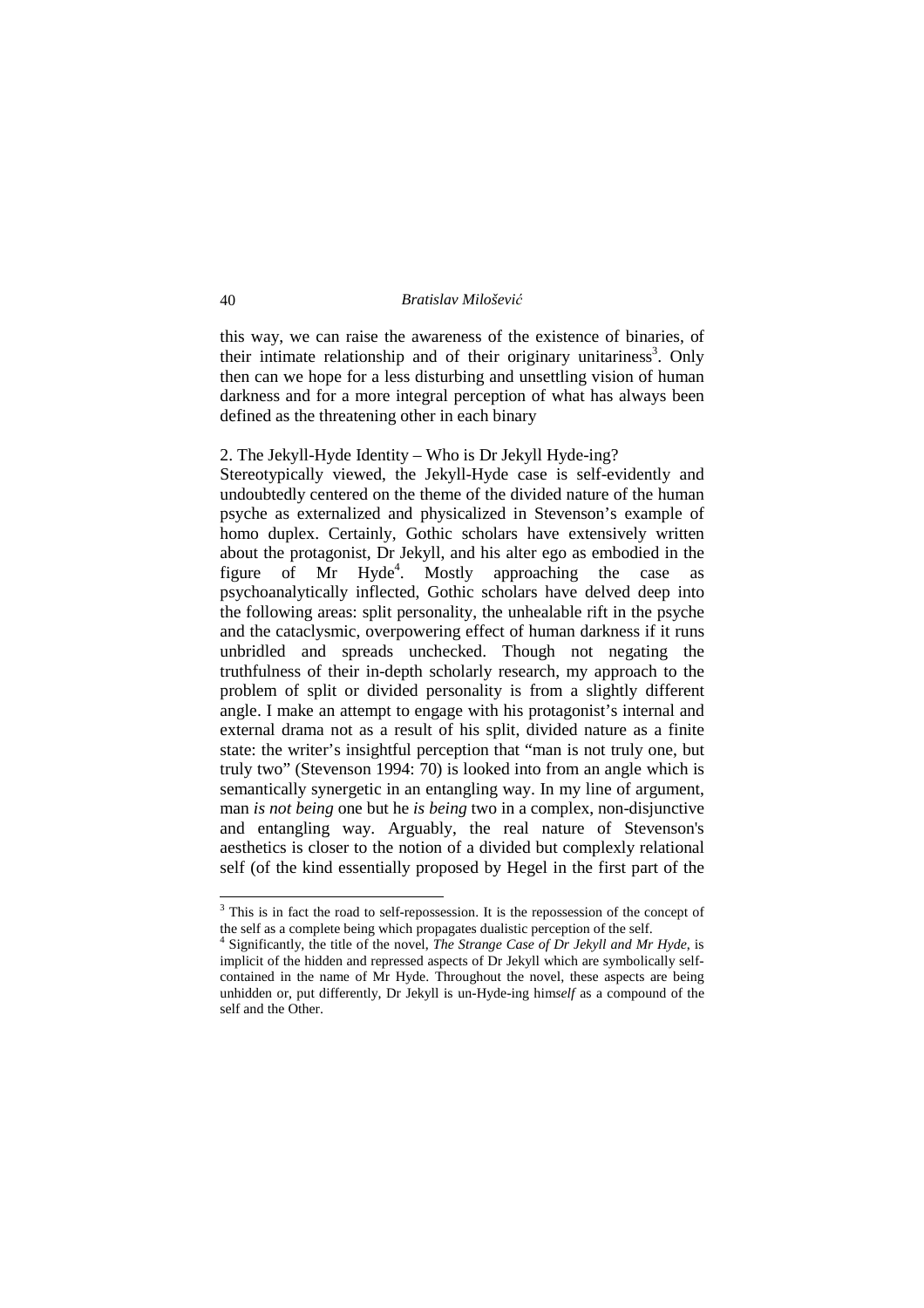nineteenth century) than to the notion of a rigidly binary and disjunctive notion of the self. A similar view has been expressed by John Herdman (1990), who claims that "[a]lthough Hyde is a projection of what Stevenson calls pure 'evil' Jekyll remains mixed, the same 'incongruous compound as before" (Herdman 1990: 135). Also, Herdman quotes Chesterton's statement that '[t]he real stab of the story is not in the discovery that the one man is two men, but in the discovery that the two men are one man" (qtd. in Herdman 1990: 137).

 Therefore, man is a signifier of *bothness*, though in a very complex and entangling way. On the metaphysical plane, he *is* truly two. On the physical plane, however, he can always be the embodiment of the self which is cyclically re-physicalized into Otherness and back again – all *within* an Other-embracing oneness. Interestingly, the process of transformation is repetitive in an almost never-ending succession, justifying the philosophy of entanglement and either-or-ness, though within bothness. Overall, what is emphasized is the complexity of the process of re-entanglements of the two within the territory of bothness and the view of the self which is more of a metamorphic than a fully metamorphosed self. Selfhood is, I argue, not an overdetermined territory but more of a contested site wherein the boundaries between the self and the Other are destabilized and unfixed. Arguably, therefore, my reading of Stevenson might well be pointing to the deep structure of the writer's philosophy of duality of human beings and reinforcing the concept of the dual as one of the defining, innate characteristics of everybody's nature.

 Bothness, as depicted in the Stevensonean idiom, is characterized by constant tension and transformation within duality itself. Furthermore, in line with the Hegelian dialectics, I argue that Stevenson's protagonist's self-exploration and self-examination throughout the novel lead to the following discovery: the self is defined by an entangling difference and friction with*in* wholeness and the concepts of good and evil are hopelessly/helplessly entangled: "[f]or Hegel […] nothing is transcendent to knowledge, all reality is scientifically knowable, all concepts are distinguishable but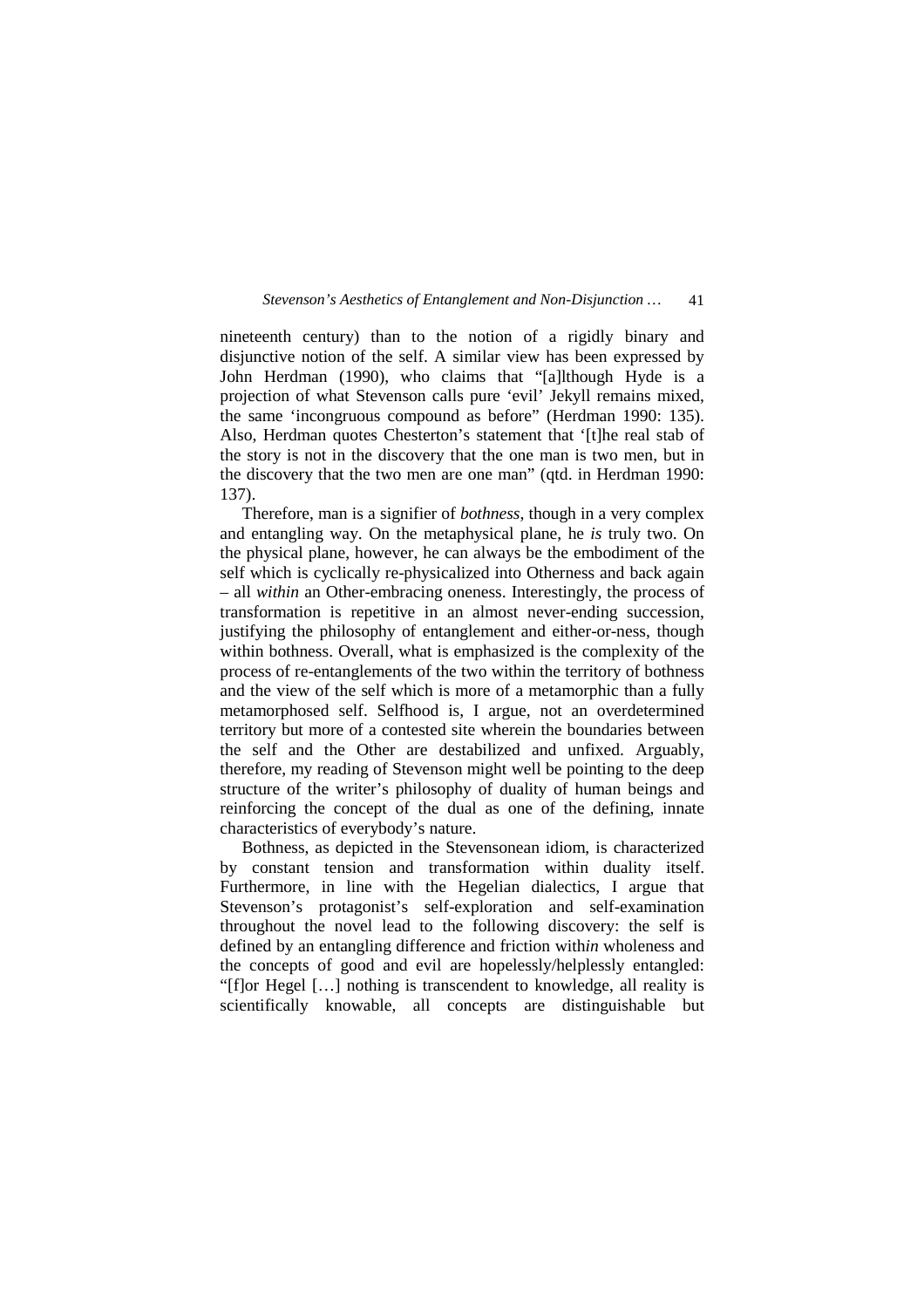inseparable developments (moments) of the Absolute" (Leonard 1983: 34).

 From the very beginning, therefore, the novel engages with the conjunctive, entangling relationship of bothness of the self and the Other and my representation of the Jekyll-Hyde case "refers to the domain of experience of that draws upon both self and other, but is neither occupied nor fully encompassed by either" (Rothenberg 2003: 63). Thus, the narrative revolves around the intertwining nature of one's identity embodied in the Jekyll-Hyde figure, whereby the complex case study of his dual nature points to Stevenson's recognition that: "man is not truly one, but truly two. I say two, because the state of my mind does not pass beyond that … I hazard the guess that man will be ultimately known for a mere polity of multifarious, incongruous and independent denizens" (Stevenson 1994: 70). In this way, the writer's heightened consciousness about: "the thorough and primitive duality of man" (Stevenson 1994: 70) most directly introduces the reader into his Gothic world in which Jekyll-Hyde transformation entails the repeated overlapping between the real and the unreal, the light and the dark, the good and the evil, the rational and the irrational etc. For the purpose of communicating the interconnectedness between the two, the story centers upon the uncanny physicalization of Dr Jekyll's alter ego, Mr Hyde, through the use of the magic potion and upon the subsequent birth-deathrebirth triptych: each time Dr Jekyll takes the potion his counterpart (Mr Hyde) is born, is subsequently secured a short-lived existence and then he experiences death upon the intake of the next dosage of the potion itself; then, with the nightfall and with another intake of the reviving, transformative potion, Mr Hyde's rebirth occurs. Throughout the novel, this mutation, metamorphosis or transformation of the original into its alter/altered/alternative self and vice versa points to the co-existence of the dual/double on the psychological and physical planes alike: "I saw that of the two natures that contended in the field of my consciousness […] **I was radically both**" [bold mine] (Stevenson 1994: 70). It is at this point that Stevenson is, arguably, putting forward the aesthetics of non-disjunction which is neither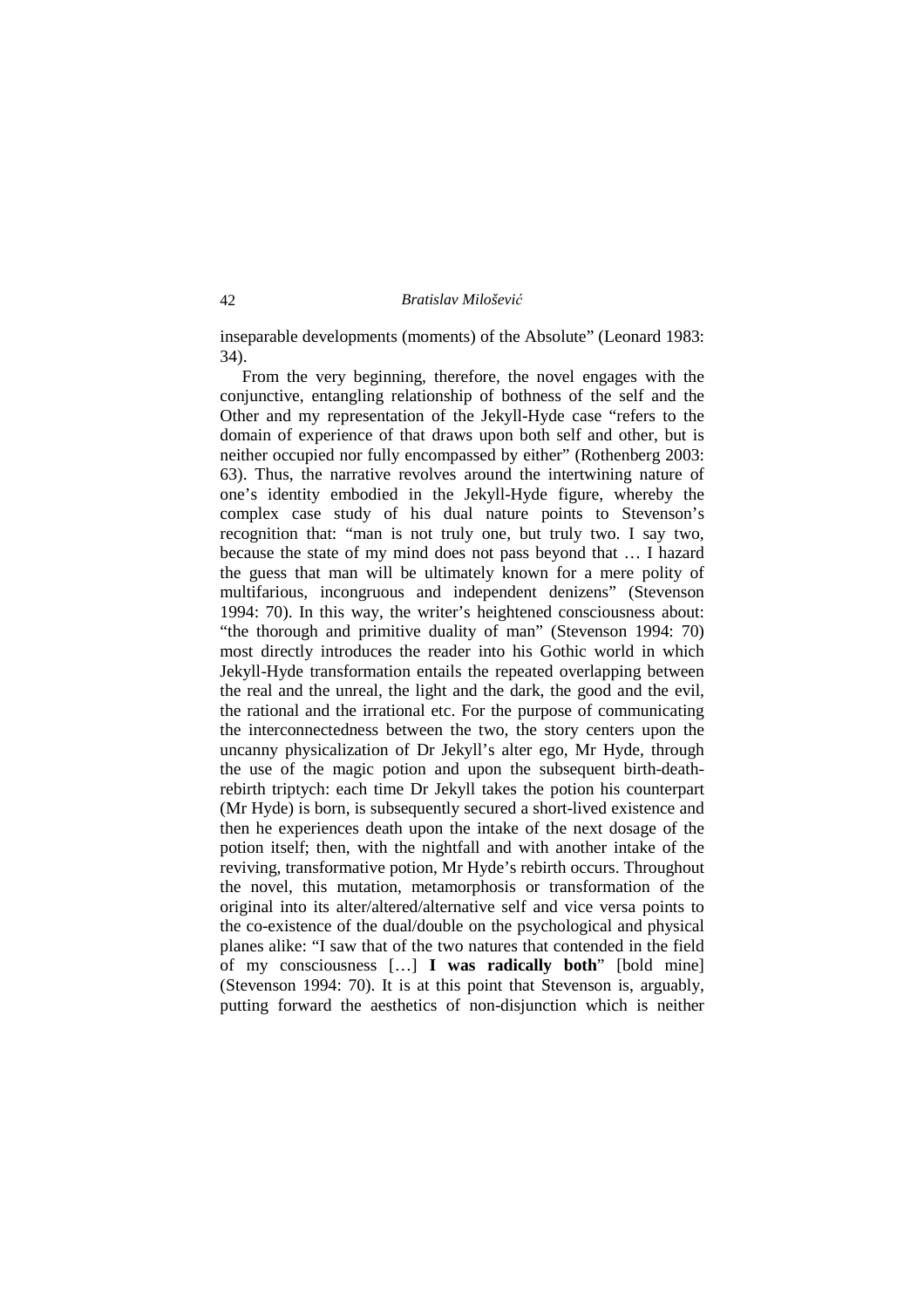exclusionary nor discriminatory toward one of the elements of the binary. The radical, even revolutionary, nature of Stevenson's attitude toward his protagonist lies in the fact that the writer perceives him as Jekyll *and* Hyde at the same time. In fact, his protagonist is *both* – his ego and alter ego are housed in a single person. Put differently, defying the aesthetics of disjunction through his argument that these two natures cannot "be housed in separate identities" (Stevenson 1994: 71), Stevenson claims that "[i]t was the curse of mankind that these incongruous faggots were thus bound together – that in the agonized womb of consciousness these polar twins should be continuously struggling" (Stevenson 1994: 71). What is more, the two aspects of the protagonist's bothness engage in a dynamic interplay reaching the Hegelian synthesis; in this way, they prove almost inextricably linked and interlocked.

 Though largely antithetical, polarized and incongruous, the self and the Other are inextricably bound together and they slip/slide into each other in an entangling way. And it is the entangling<sup>5</sup> nature of the dichotomy which helps us arrive at a more insightful perspective on the theme of the double in Gothic literature in the sense that the binaries (self/Other, good/evil, rational/irrational, nature/civilization, etc.) are not looked upon in divisive terms but rather as complicit of an entangling totality and, by nature, part of an indivisible whole. A rather static binary logic of either-or-ness is replaced by a more dynamic interplay of both-and-ness. Thus, Stevenson's use of non-

<u>.</u>

<sup>&</sup>lt;sup>5</sup> The definition of entanglement of binaries or opposites as 'intimately connected' unambiguously points in the direction of a kind of an invisible bond or connectivity between binaries. At this stage, I rely on the definition of entanglement as offered by Samuel Chase Coale, a Wheaton College professor of literature; he has borrowed it from quantum theory and has subsequently used it in his authored book *The Entanglements of Nathaniel Hawthorne*: "I have borrowed the term from quantum theory where nothing exists in isolation or is separate from anything else, however much our language and logic define them as contradiction and opposites. We describe particles and waves differently, but they are manifestations of the same thing simultaneously. But our language can't accomplish that, so we create the seemingly contradictory opposites in language, but they do not exist as such in 'real' life" (S. C. Coale, personal communication, March 15, 2015).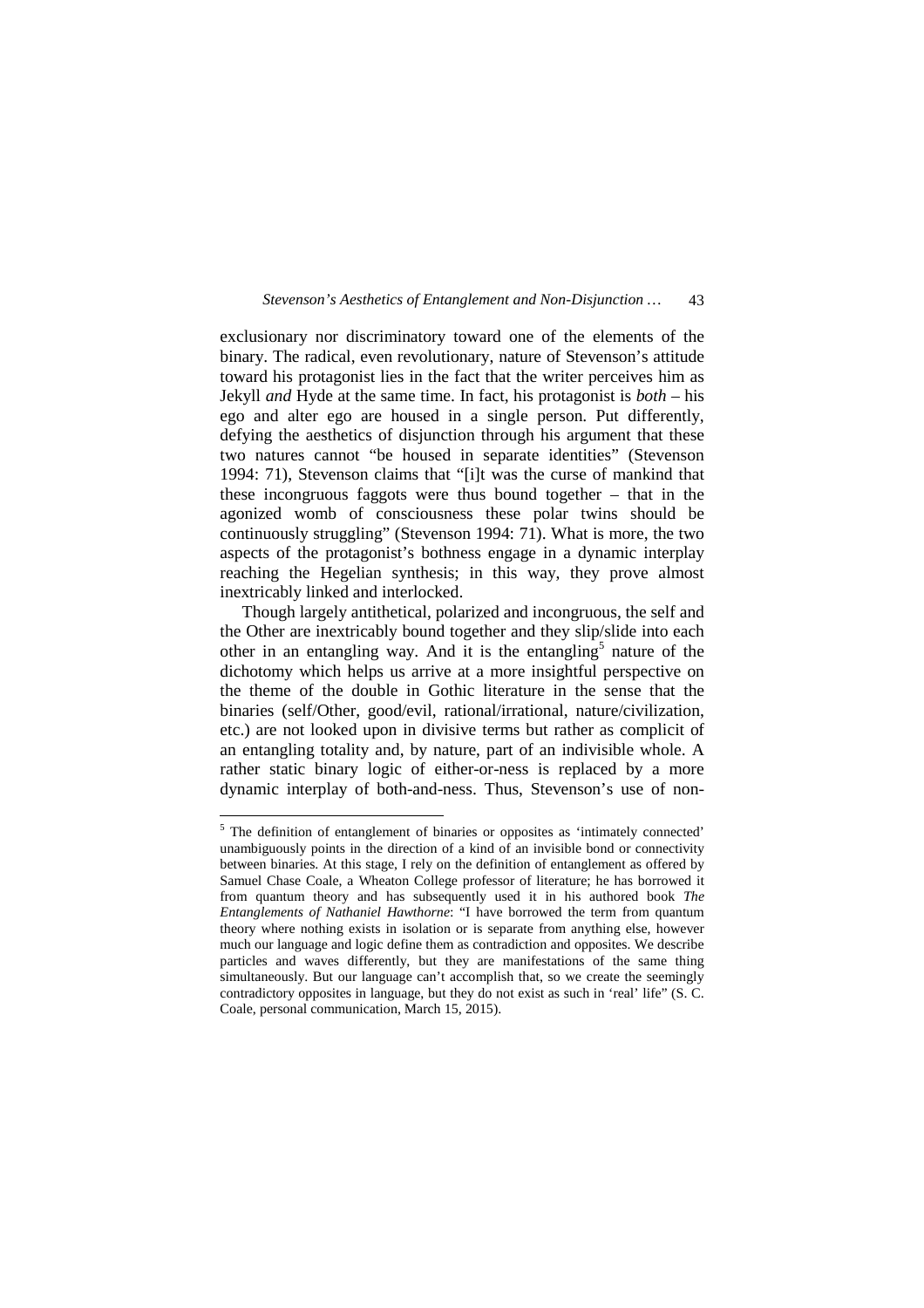disjunction of binaries and their mutual re-entanglement within the Hegelian 'synthesizing space' has, in my line of argument, become a new and largely sustainable interpretative strategy in approaching the binaries as embodied in the figure of the double – Dr Jekyll and Mr Hyde.

In fact, Jekyll is inseparable from his double or Doppelgänger<sup>6</sup>, Mr Hyde. In other words, Jekyll's identity is a compound in which Hyde is an innate, formative element through which "Jekyll seeks of course to slough off […] burdens of respectability, reticence, decorum, selfcensorship" (Arata 2005: 193). Eventually, Hyde "comes eventually to embody the very repressions Jekyll struggles to throw off" (Arata 2005: 192) and as the story shows  $Hyde<sup>7</sup>$  proves to be someone who cannot be controlled, ruled over or played with in the way Jekyll naively thinks. It is through the reversible self-Other or Jekyll-Hyde transformations that Stevenson examines not only the overwhelmingly destructive potency of the returning repressed but also the entangling complexity of duplicity of human nature. It is a kind of duplicity which illustrates a sort of intimate connection between paired, though largely warring, 'halves' of the self. In my line of argument, these two halves do not fall or slide into the category of exclusively disjunctive

-

<sup>&</sup>lt;sup>6</sup> Doppelgänger is the coinage of Jean Paul Richter's from 1796 and ever since it has figured as a widely exploited literary term which implies duality i.e. dual or double nature of a person. "A mirroring or duality of a character's persona, the concept of the doppelgänger refers to the twin, shadow double, demon double, and split personality, all common characterizations in world folklore [...] The term *doppelganger* derives from the German 'double goer' or 'double walker', a complex characterization that novelist Jean Paul Richter coined in *Siebenkäs* (1796)" (Snodgrass 2005: 83).

<sup>7</sup> Holly-Mary Romero argues that in the case of Stoker's Count Dracula, Shelley's Frankenstein's creature and Stevenson's Edward Hyde it is ironic to refer to these doppelgänger figures as monsters "because doubles are born from men's psychological and physical repressions. This therefore suggests that the monstrosity attributed to doppelgangers is the result of the concealments of nineteenth-century British men" (Romero 2013: 23-24). Equally importantly, Romero's well-documented argument seems to be largely supportive of my perception of the doppelgänger figure in Stevenson's case because Hyde is literally born out of Dr Jekyll's discriminatorily concealing selfhood – the self's discriminatory politics against its own Otherness.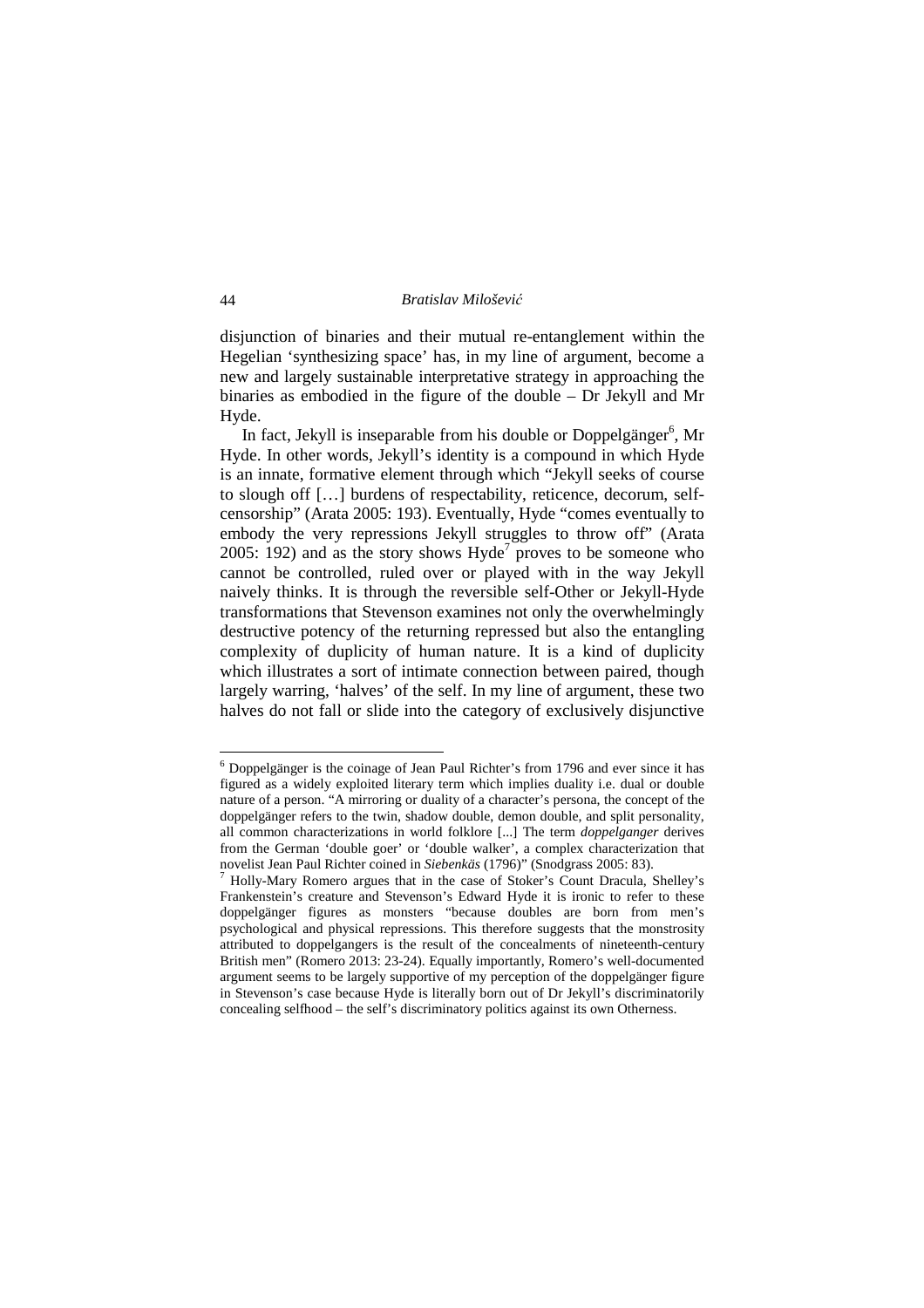relations. Conversely, they slip into a bond of intrinsic, intimate connection in which they become hopelessly and helplessly entangled.

Obviously, slippage $\delta$  is the word most directly implicit of and referential to this intimate connection and fluidity between two opposing/conflicting aspects of the protagonist's double nature. What is more, in the Jekyll-Hyde case the word also points in the direction of some change, mutability and transformation of the 'originally' good self into its threatening counterpart, which is an act of Gothic transgression of one's integrity. And, in this way, the word *slippage*  not only approximates the sense of the intrinsic connection between and entanglement of the conflicting aspects of human nature but it also emphasizes the transgression of the fixed, uniform notion of the self of the straightlaced Victorian society. Accordingly, "[d]r. Jekyll creates Mr. Hyde in an attempt to escape the restrictive spheres" (Beauvais 2009: 175) of the Victorian society and it is not surprising that the writer approaches the self as complex, fluid, transformative, mutable, mysterious and, most importantly, dual in nature,

 Overall, the self, thus defined and understood, re-affirms and reinstates Stevenson's belief that "man is not truly one, but truly two" (Stevenson 1994: 70), 'upgrades' this pure duality to the level of the Hegelian synthesis and heralds, though indirectly, the postmodernist perception of the self as rather indistinct, many-faceted and slippery.

 $\overline{a}$ 

<sup>&</sup>lt;sup>8</sup> Slippage is, in my opinion, the word which is of paramount importance for the proper understanding of the double nature of the protagonist since slippage is, in the Jekyll-Hyde context, implicit of the double nature of transformational fluidity both physically and psychologically. Therefore, the word is referential to the physical as well as to the psychological transformation of the self. In this way, malformation of the originally good self, its subsequent psychological degradation and 'fall' into a beastly murderer is cyclically followed by a re-formation, restoration or re-birth of that original self until the novel's end – it is on the last pages that we witness the death of the original self entailing the birth of the beastly Other.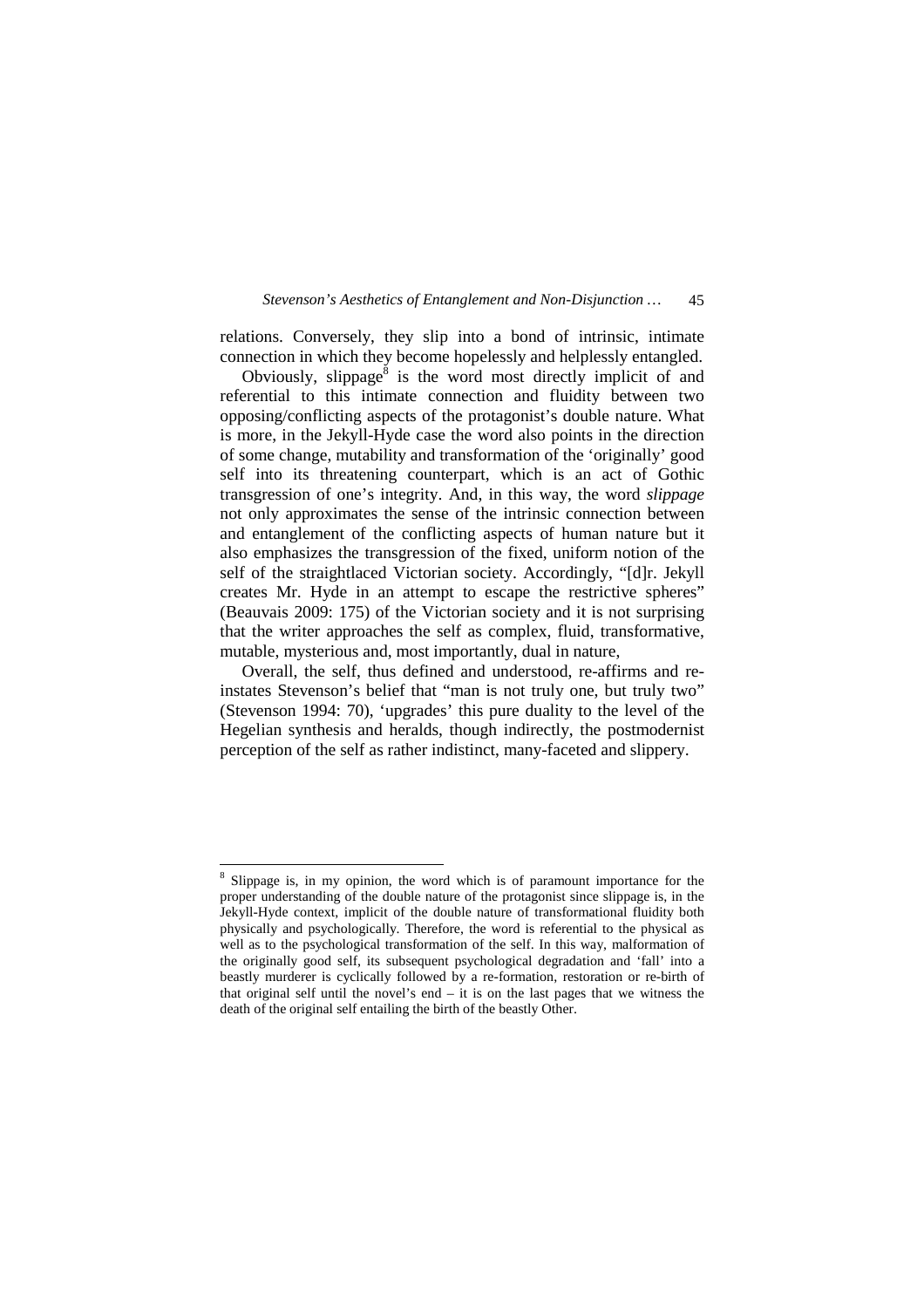3. "The Story of the Door" as an Antechamber to the Chamber of Doppelgänger

Interestingly, the opening chapter, "The Story of the Door", serves as a kind of antechamber to the theme of the duality of the self or doppelgänger, which is exploited in depth throughout the novel, either in an understated or overstated fashion. Through a powerful metaphor of the door, the introductory chapter is anticipatory of the central narrative strand of the three-tier narrative structure. Initially, the door sets an enigma, a puzzle and a mystery to the reader: 'What is behind the door?' or, more importantly, 'What might the door of Dr. Jekyll's room be hiding (Hyde-ing)?' Undoubtedly, the door is symbolic of the theme of duality because it acts as an 'agent' of division or separation into the outside and the inside, the exterior and the interior etc. At the same time, though, it is a kind of connective tissue between the two – a point where the two spheres meet, collide, and slide into each other. Put differently, it is through the metaphor of the door that Stevenson heralds what will become the narrative axis of *The Strange Case of Dr Jekyll and Mr Hyde* – a territory of in-betweenness; since the door itself gives access both to the inside and to the outside, it metaphorizes a place of convergence of the 'inner' and the 'outer' of one's identity. It is a meeting or contact zone between the civilized and socially acceptable identity of Dr Jekyll (the outside) and the uncivilized and socially unacceptable identity of Mr Hyde (the inside).

 The theme of the double or doppelgänger, which is only vestigially touched upon in the first chapter, is progressively developed and finessed throughout the narrative. In fact, it is through the three interconnected mini narratives that Stevenson slowly builds up the grand design of his novel which is focused on the duality, doubleness or polarity of human nature as embodied in the figure of his protagonist<sup>i</sup>: "Lanyon's narrative reveals the identity of Jekyll and Hyde, leaving to Jekyll's the task of explanation. (It is also necessary for Jekyll to know of Lanyon's letter, so he can instruct Utterson to read that account before his own.) Such devices not only serve to accelerate the narrative and make it the 'masterpiece of concision' that James admired, they also implement a drive toward an all-inclusive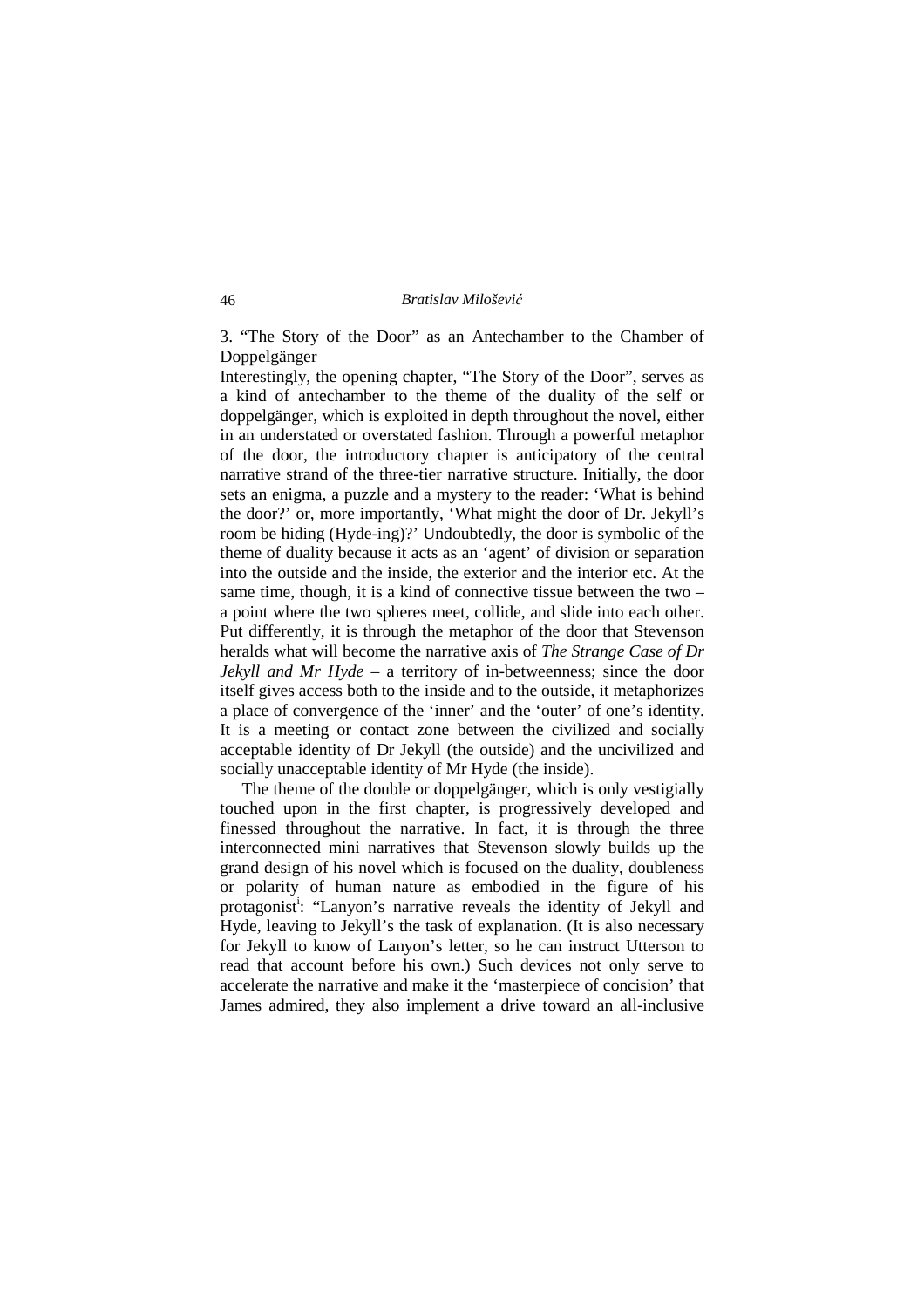coherence" (Garrett 2003: 105). In this way, Lanyon's, Utterson's and Dr Jekyll's narratives drive toward a coherent, concise and measured account of the Jekyll-Hyde case, which is Stevenson's scientificallyaligned version of the archetypal – the archetype of the werewolf:

As a symbol of the dual nature of man, the man who appears civilized and evolved during the day, only to regress into a wild, libidinous wolf at night, reflects the conflicted nature in all of us […] The equally famous Jekyll/Hyde character from Robert Louis Stevenson's *The Strange Case of Dr Jekyll and Mr Hyde* (1886), presents a science-fiction version of the werewolf archetype, in which the means of transfiguration is achieved through science, via a chemical concoction, rather than through a magical curse (Indick 109).

 The major narrative, which is driven forward by the three mini narratives, describes the process of transfiguration as animated and repetitive, entailing both physical and psychological mutation and transformation. Though the first two narratives, Lanyon's and Utterson's, keep a sustained focus on the dual nature of the London doctor, Henry Jekyll, it is the third narrative which delves minutely into the dualistic nature of Stevenson's protagonist and literally dissects it. The final narrative is arguably the fullest, most personal statement of Dr Henry Jekyll and his experience of self-Other dualism which is, in his case, primarily challenged and fuelled by "the existential quest for selfhood and identity" (Washburn 1994: 73); furthermore, dualism is unambiguously conducive not only to the fact that man's nature is dual in essence but also to the fact that both identities are operational and functional at the higher level of Hegelian synthesis.

 The final narrative, which is Henry Jekyll's account of the story of his own life, powerfully illustrates the basic narrative thread of the dual identity by claiming that they "are not two different structures but rather are two different (inner and outer) dimensions of the same structure" (Washburn 1994: 73). In fact, Stevenson does not propound the one-identity concept of the self as some unquestionable and absolute category. Conversely, he is, in the manner of a true Gothic writer, openly disrespectful and transgressive of such deeply seated notion. Symbolically, he challenges it through the potion-induced,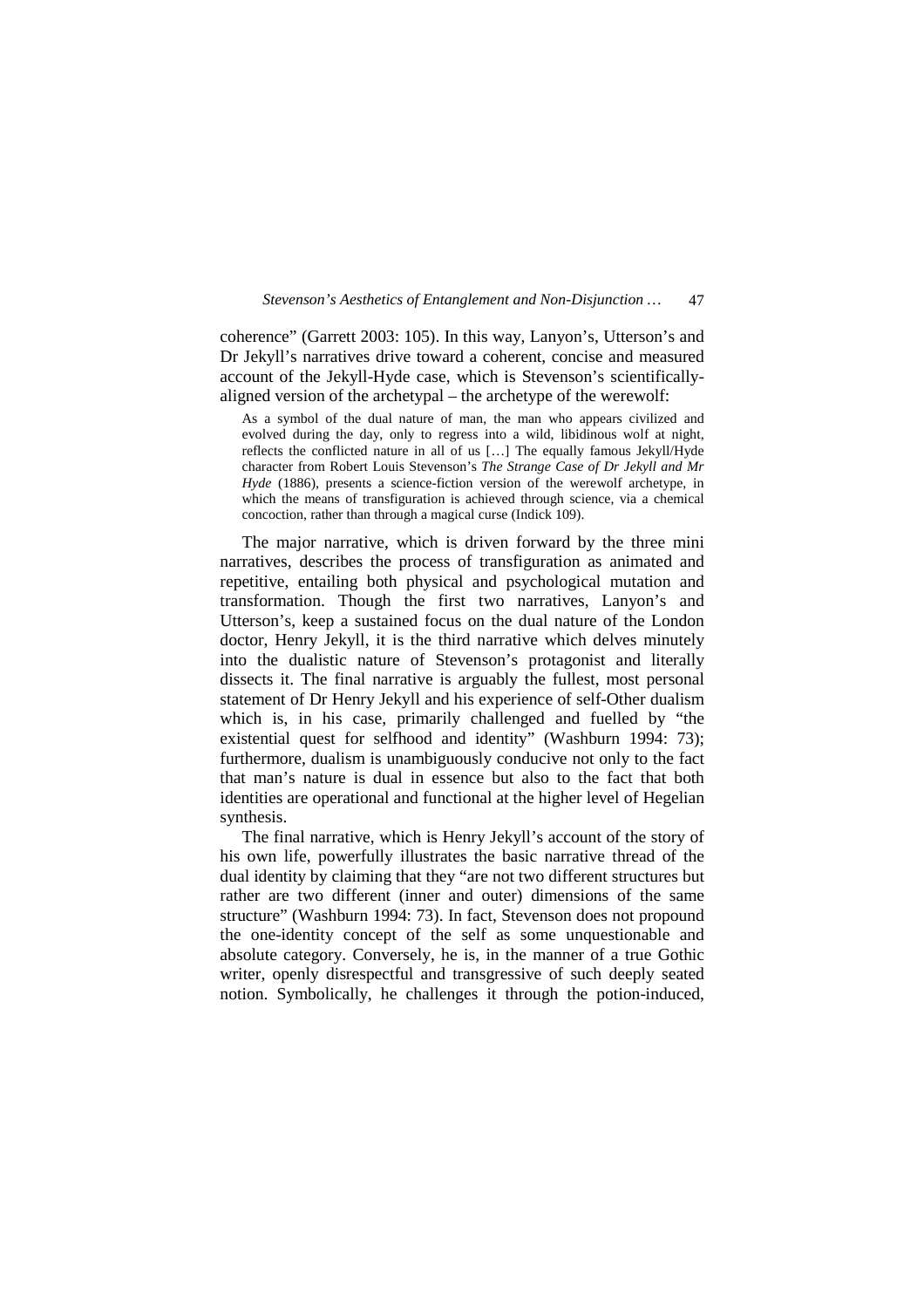two-directional metamorphic process of the famous London doctor, whereby the dimensions attached to the transformational process are like the extremities of life and death:

The most racking pangs succeeded: a grinding in the bones, deadly nausea, and a horror of the spirit that cannot be exceeded at the hour of birth or death. Then these agonies began swiftly to subside, and I came to myself as if out of a great sickness […] I felt younger, lighter, happier in body; inside I was conscious of a heady recklessness, a current of disordered sensual images running like a mill race in my fancy, a solution of the bonds of obligation, an unknown but not an innocent freedom of the soul. I knew myself, at the first breath of this new life, to be more wicked, tenfold more wicked, sold a slave to my original evil (Stevenson 1994: 72).

 The process of transformation, which is transgressive of the physical as well as psychological boundaries, allows Stevenson's protagonist Jekyll to get largely 'unchained' from the obliging social bonds of Victorian society and explore his own largely unknown and never completely knowable subjectivity. As a result, he gets helplessly entangled in the self-quest and realizes that his – every one's nature – is intrinsically dual and that life is not reducible to either/or dichotomy. Accordingly, one is basically both, oneness is bothness and bothness is operative at the higher level of Hegelian synthesis. Also, his own subjectivity, though never fully explored, has at least offered Jekyll a glimpse into the complexity of human nature in its duality and entanglement.

 Significantly, in the first two mini narratives as well as in the third and final one, *Henry Jekyll's Full Statement of the Case*, I have managed to provide a sustainable approach to the Jekyll-Hyde case as the one of entanglement and of non-disjunctive aesthetics. Even the very last scene in the novel, depicting the death hour of Dr Henry Jekyll and the birth of Mr Edward Hyde, is in accord with Stevenson's aesthetics of entanglement and non-disjunction – "man is not truly one, but truly two (Stevenson 1994: 70). And, in Saposnik's opinion, "[b]y carefully juggling the literal and the symbolic, Stevenson details the emerging influence of Hyde, the amoral abstraction who takes possession not only of Jekyll's being but of many a reader's imagination. Hyde so dominates the popular mind that Jekyll's role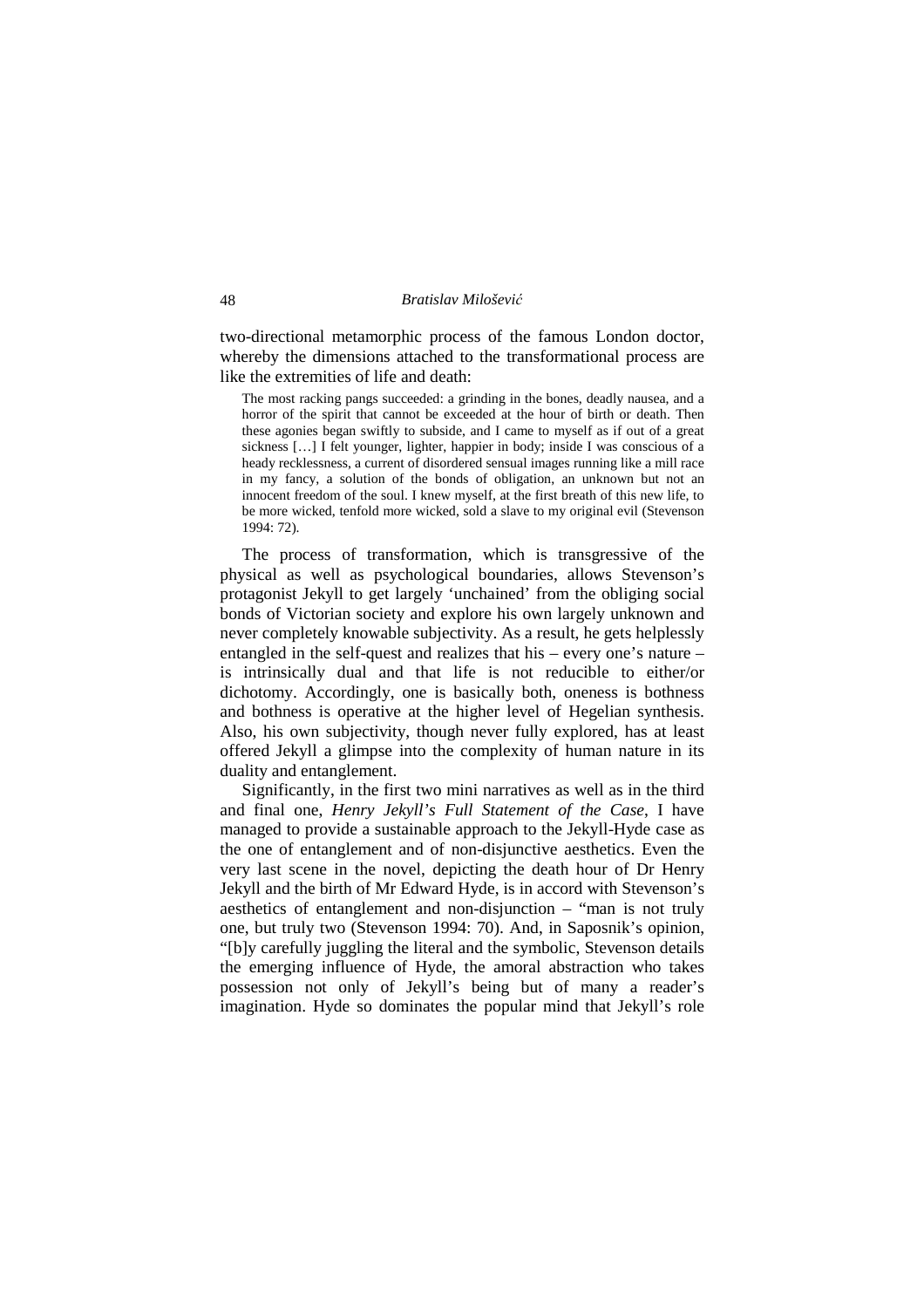has been all but obscured. In order for the story to become fully meaningful again, their true identities must be restored" (Saposnik 1971: 351). And the restoration of the identities, the novel's climactic moment, is the moment when the death of one is coincidal with the birth of the other (Other). The death of the distinguished, reputable doctor Jekyll overlaps with the birth of his not-so-exemplary counterpart embodied in the figure of Mr Hyde:

This, then, is the last time, short of a miracle, that Henry Jekyll can think his own thoughts or see his own face (now how sadly altered!) in the glass […] this is my true hour of death, and what is to follow concerns another than myself. Here, as I lay down the pen, and proceed to seal up my confession, I bring the life of that unhappy Henry Jekyll to an end (Stevenson 1994: 88).

 In other words, the death scene has affirmed my initial hypothesis that the two identities are intimately related and entangled within the metaphysical boundaries of Hegelian synthesis; it is *only* at the death hour of one or the Other that they are approached as disjunctive. Stevenson's narrative has thus exposed the writer's aesthetics that one is truly both – oneness is truly bothness until death do us part. Knowing that death and birth are usually coincidal in the Gothic novel, it is hardly surprising that the death of one entails the birth of the Other. "[W]hat is to follow concerns another than myself" (Stevenson 1994: 88) encrypts the birth of the Other and its permanent physicalization in the figure of Mr Hyde.

# 4. Conclusion

The Jekyll-Hyde duality gives us some valuable insights into the entangling complexity of his nature. Jekyll's original self, the good one, is only a ruse: he ultimately falls into the category of the distinguished London gentlemen of the Victorian era "whose respectability provides the façade behind which their essential selves are allowed masquerade" (Saposnik 1971: 715). What is claimed to be the original self is only a part of his authentic selfhood, only a socially acceptable half. The other half, which is a Mr of darkness or Mr Hyde, is intrinsically relational to the original and, at the same time, it is formative of the totality of one's being and of Hegelian synthesis. In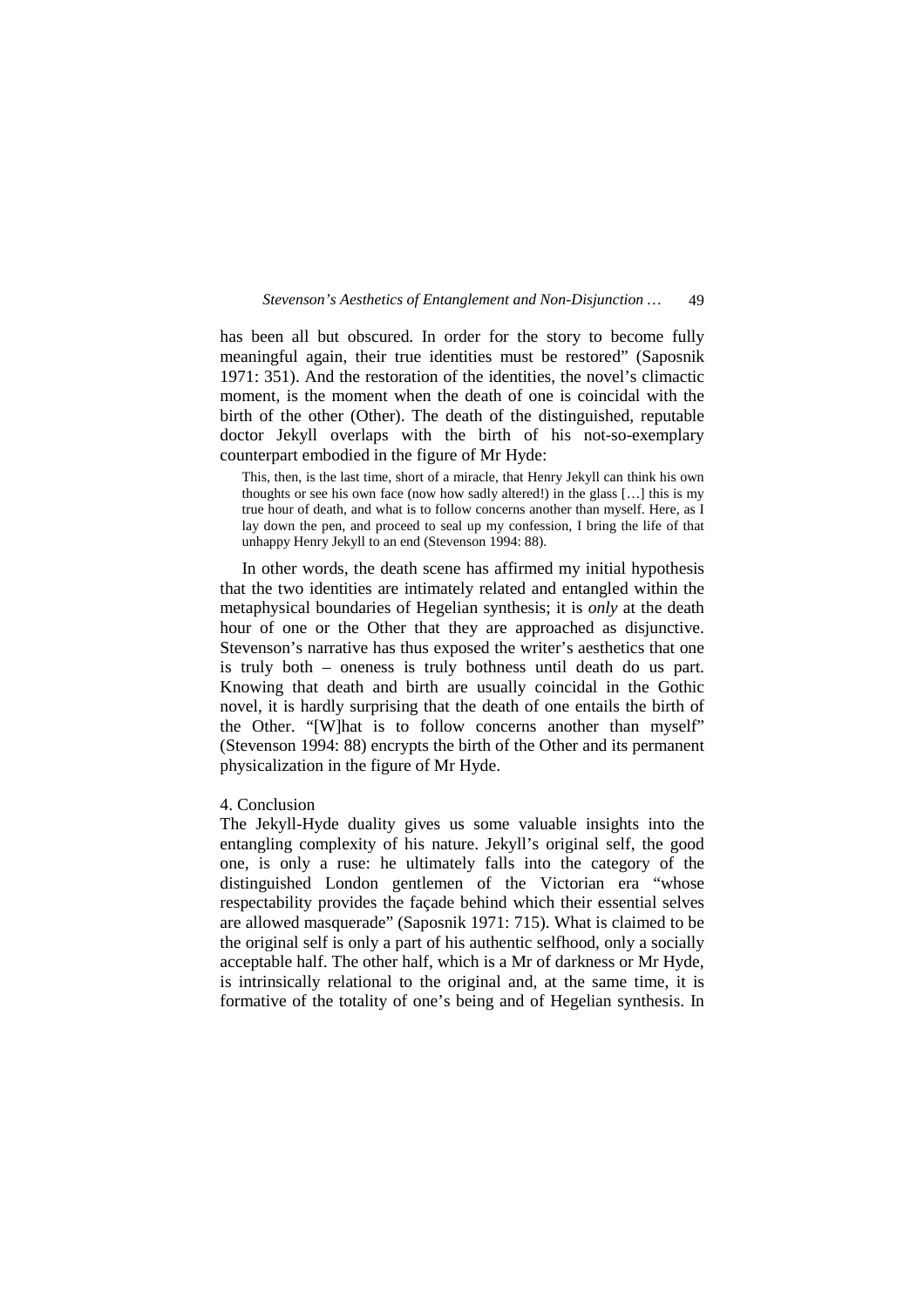line with this, his life is, if metaphorically envisaged, a kind of journeying back and into his authentic and original self which is grounded in synthesizing duality. Put differently, the original self, which is dual in essence, seems to be naturally compounded of two conflicting or opposing halves whereby each half forms an integral part of an indivisible, synthesizing whole. Arguably, the problem seems not to be so much about our dual nature as it is about our inability and, ultimately, failure to understand and keep the irrational half under control. Sadly, what is progressively running 'riot' or wild in the case of Stevenson's protagonist is that half of the self which is destructive, immoral, and devilish.

 Furthermore, despite the fact that Stevenson's protagonist best exemplifies how "man is not truly one, but truly two" (Stevenson 1994: 70), he also reinstates the perception of man as having two sides which synthesize in the Hegelian manner. None of them is categorically exclusive of the other. Rather, they 'slide' into each other within an ambivalent territory: a civilized, rational human being can easily have his beastly self uncaged and be subsequently driven by the most basic, rudimental and animalistic instincts – "his shadow self" (Whitlark 1991: 208). In this sense, the paper has resurrected the archetypal symbolism of man-beast or beast-man, man-wolf or wolfman etc. Importantly, the hyphenated word adds to my argument of the justifiable importance of the equal positioning of the otherwise antithetical elements. It follows, therefore, that the compound word man-beast/man-wolf is, both syntactically and lexically, complex alchemy of the two inseparable halves of a 'living compound' in the strange case study of Jekyll and Hyde. And man is thus shown to be compounded of the conflicting though not exclusionary elements: they are relational and synthetic.

 What is more, I have hopefully succeeded in approaching the Jekyll-Hyde case from professor Samuel Coale's stance who propounded the idea of the dual/dualistic in human nature as entangling, interpenetrating and mysterious. Much in line with the Hegelian synthesis, the paper has shown that "it's probably not just dual but mysteriously integrated, a dark harmony that looks dualistic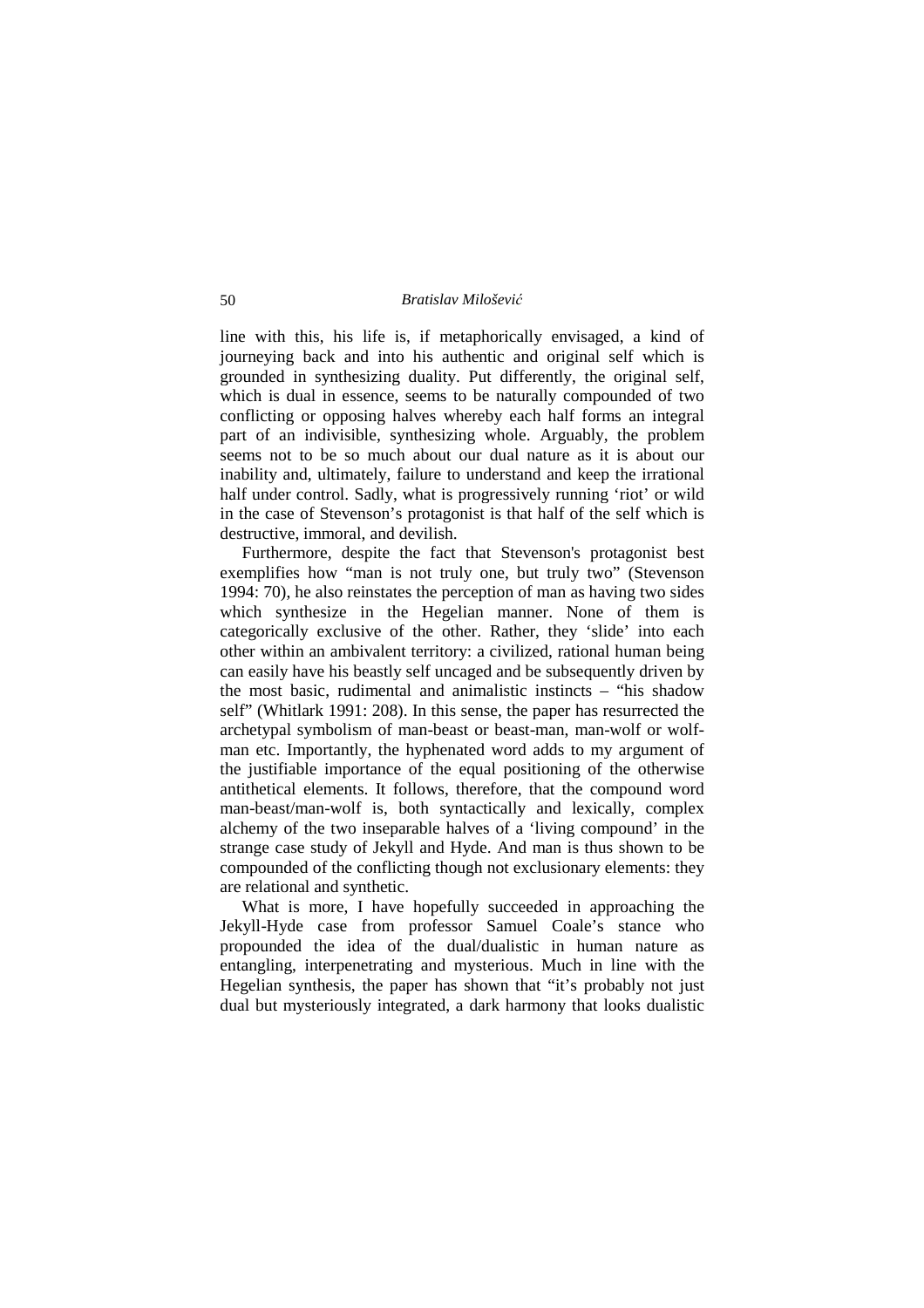to us because that seems to be the only way we can understand it. One interpenetrates the other." (S. C. Coale, personal communication, May 21, 2015).

 In fact, the paper has suggested that there always remains a possibility to approach duality from a different, not-so-categorical and not-so-divisive perspective: my argument openly defies the either/or dichotomy as conclusive, finite, finalized and, ultimately, exclusionary. Instead, it favours a more inclusive approach of **bothness** – bothness in the form of re-entanglements and Hegelian synthesis. There is a great likelihood that Stevenson wanted to point to bothness as essential to human nature and to the unpredictability of its constituent elements in their dynamic interplay; it follows that Stevenson's perspective, which I largely share, can justifiably be defined as isomorphic:

From an isomorphic perspective, randomness, ambiguity, unpredictability, and uncertainty are inherent and necessary aspects of the dynamics of consciousness. Yet so too are the traditional concepts of order and certainty. With an isomorphic perspective the traditional binary opposition between order and disorder no longer operates; instead there exists a synthesis and both-ness between order and disorder (Lohrey 1997: 155).

 Arguably, the synthesis in question resonates the Hegelian one. Put differently, a more holistic and synthetic attitude on the reader's part is desired in order to understand to which extent binaries are in fact "linked and connected into an integrated both-ness, a togetherness" (Lohrey 1997: 155). It is of importance to point to this condition of inseparability of the two elements and their interdependency which is archetypal in nature. What is undisputed is the universal human condition of bothness, togetherness and wholesomeness in the perception of one's identity.

 Even though the two elements fluctuate and are unstable in their interrelationship, they ultimately remain fixed in their intrinsic inalterability. And it is the recurrent transformation of the Jekyll-Hyde figure which is most paradigmatically suggestive of the complex reentanglements of the two polarities. Arguably, the truth is that Stevensonean aesthetics of entanglement of the two aspects of every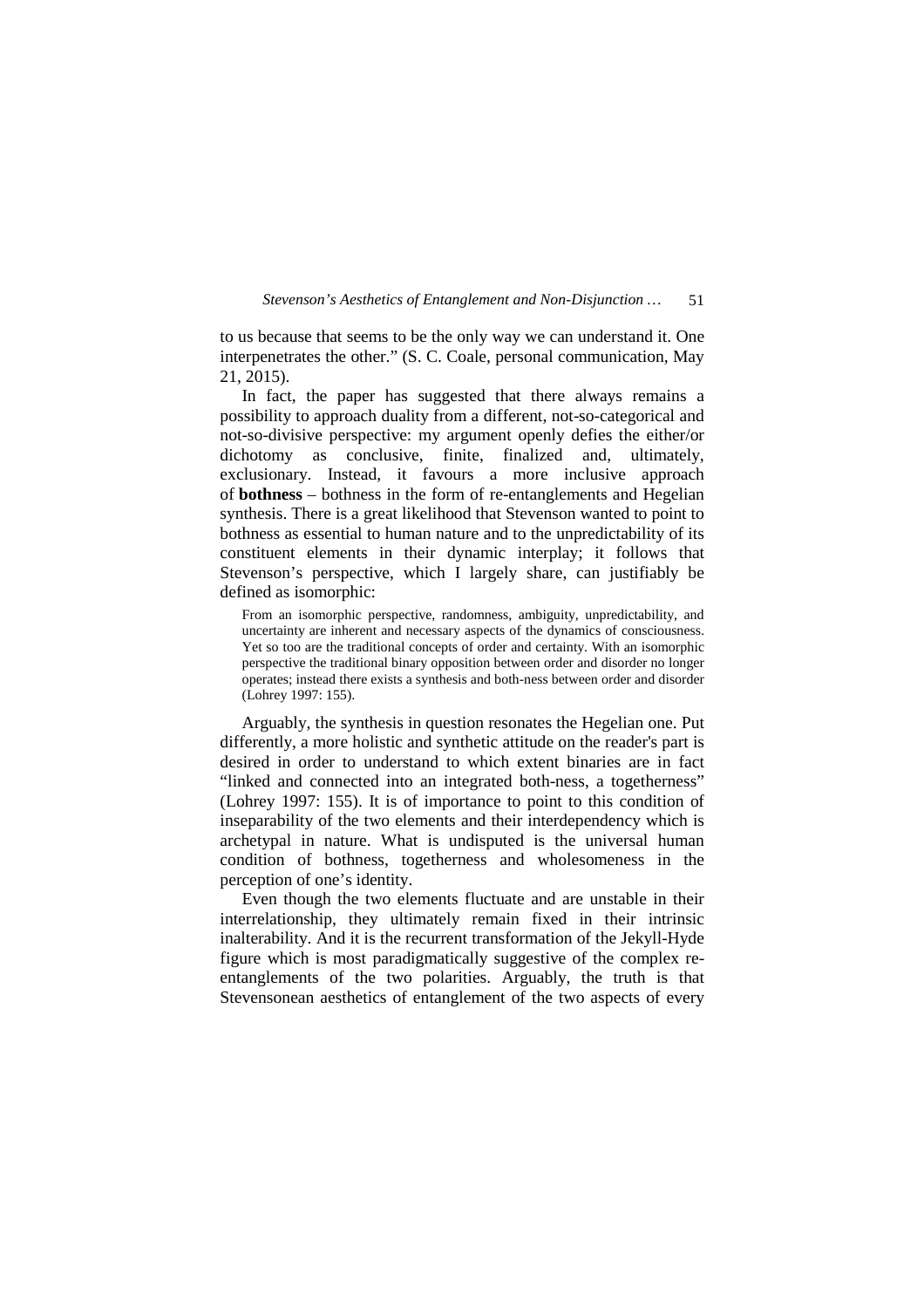one's nature is by no means a case study of simple dichotomy. Rather it is an in-depth investigation into the labyrinthine and non-disjunctive nature of the self. By the novel's end, the inclusivity of essential bothness and the exclusivity of ultimate either-or-ness have literally showcased the essentially dichotomous nature of the self, which is both entangled and self-entangling almost *ad infinitum*.

 Furthermore, viewed through Stevenson's lens, the notion of the character of a person distantly suggests and vaguely heralds the postmodern notion of the self: in postmodernism, the character "becomes the merest series of instantiations of subjectivity, rather than a characterological entity […] as the parameters of its figuration shift and metamorphose in temporal sequence" (Docherty 2000: 142).

 Therefore, the notion of the self, put forward in Stevenson's novel, evinces a double instantiation of subjectivity. In fact, his narrative thread unambiguously points to the notion of the self as a characterological compound rather than as a characterological entity of oneness whereby the self is compounded of two differing, clashing and opposing aspects. Furthermore, despite the fact that the two aspects are clearly anti-relational in their physicalization in the form of good/evil and in the psychology of their minds (each competing for acknowledgement and legitimacy), they are archetypically relational in the construction or formation of the self. In an indirect way, though, Stevenson pointed to the biological demarcator of bothness of the self as one of the key demarcators of the self as a biologically complex being. Thus, his novel is also a literary contestation of the biologically curtailed, socially constructed notion of the self as characterized by oneness rather than by complexly entangling bothness.

 In this way, the writer also showed the importance of the recognition and understanding of the darker aspects of human nature. Through the figure of the double or the Doppelgänger, which is an integral part of every one's nature, he exemplified and sensitivized the perception of the self as complexly dual in nature; what is more, despite the fact that in the case of Dr Jekyll and Mr Hyde the selfrepossession has been conducive to the reversion to the beastly, primitive self, Stevenson pointed to the importance of the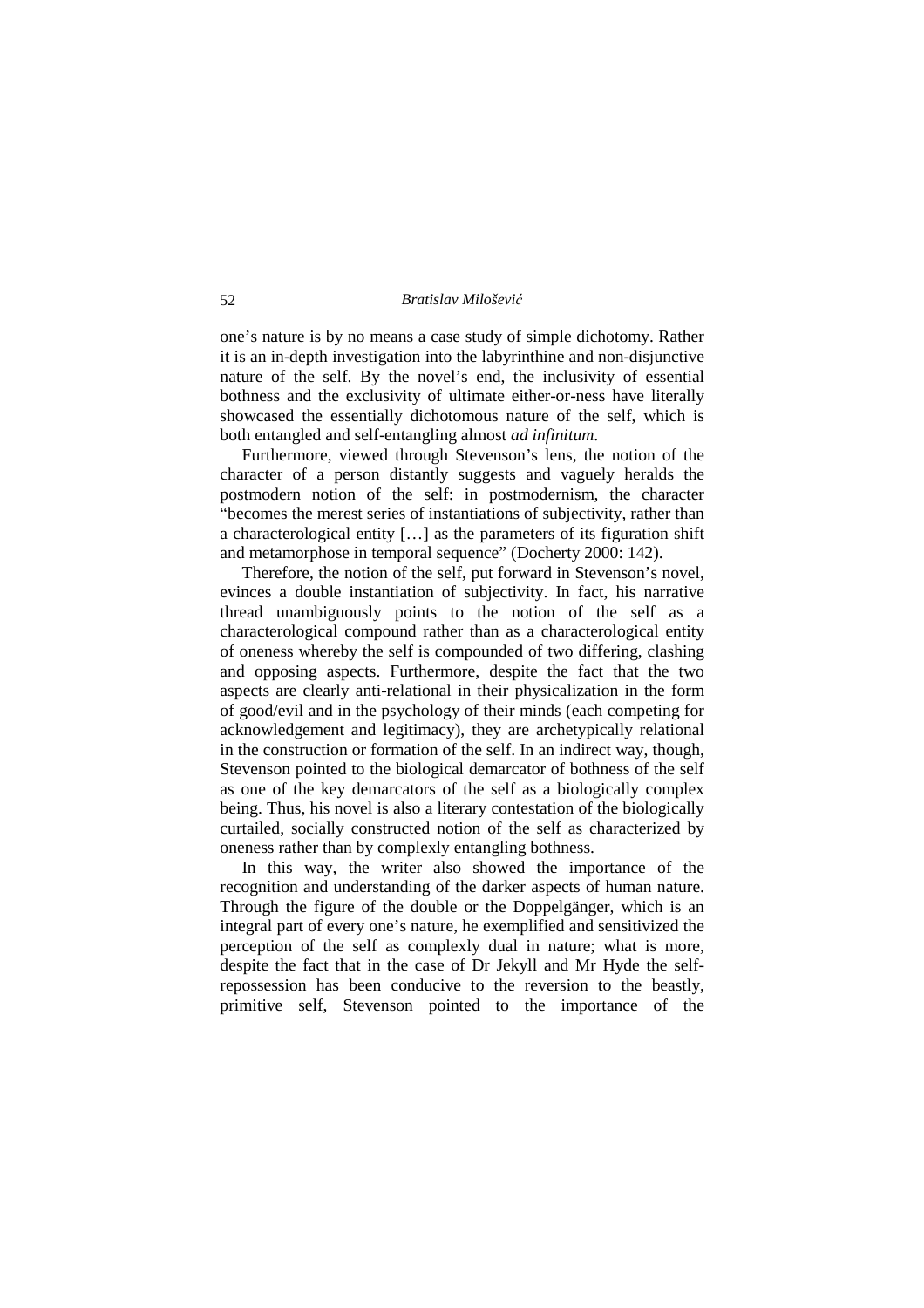acknowledgement of the archetypically/originary dual or dualistic human nature.

 Finally, my approach to the figure of the double "variously known as the alter ego, the shadow, the Doppelgänger, the second self, the anti-self, the opposing self, and the secret self" (Wong 1993: 77) has allowed me to examine the Jekyll-Hyde figure as the figure of the proto-double: it is through the Jekyll-Hyde figure that we best see to what extent the two aspects, the Jekyllean and Hydean, are, intrinsically interrelated, 'intimately connected' and "innately responsive and relational" (Schapiro 1995: 128) to each other. And, significantly, Stevenson's proto-model of the double has almost paradigmatically illustrated "the dialogue of the mind with itself" (Walker 2007: 43), the result of which is the unearthing of the hidden identity or what the self has long been Hyde-ing.

 Certainly, my research has not offered any final or absolute word on the theme of the double or Doppelgänger and yet it has shown a sustainable approach to and coherent interpretative strategy in the treatment of the thematic in Stevenson's novel. The double, the paper shows, is illustrative of the kind of bothness based on the nondisjunction and re-entanglement of the self and the Other on the metaphysical territory of Hegelian synthesis. Offering an insightful perspective of the double figure, the paper encourages Stevenson scholars to delve even deeper into this entangling relationship of bothness and possibly find some other correlations. Importantly, too, my research has shown that the exploration of the double is a kind of self-quest because "[t]he Doppelgänger makes possible an ontology of the subject" (Vardoulakis 2010: 1) itself.

#### Bibliography

- Arata, S. (2005). The sedulous ape: Atavism, professionalism, and Stevenson's *Jekyll and Hyde*". In H. Bloom (ed.), *Robert Louis Stevenson*. New York: Chelsea House Publishers, pp. 185-209.
- Beauvais, J. (2009). In the company of men: Masculinity gone wild in Robert Louis Stevenson's *The Strange Case of Dr. Jekyll and Mr. Hyde*". In M. Brock (ed.), *From Wollstonecraft to Stoker: Essays on Gothic and Victorian Sensation Fiction.* Jefferson: McFarland & Company, pp. 172-193.
- Coale, C. S. (2011). *The Entanglements of Nathaniel Hawthorne*. New York: Camden House.
- Connor, S. (2000). Rewriting wrong: On the ethics of literary reversion. In L. Niall (ed.), *Postmodern Literary Theory: An Anthology*. Oxford: Blackwell Publishers pp. 123-140.